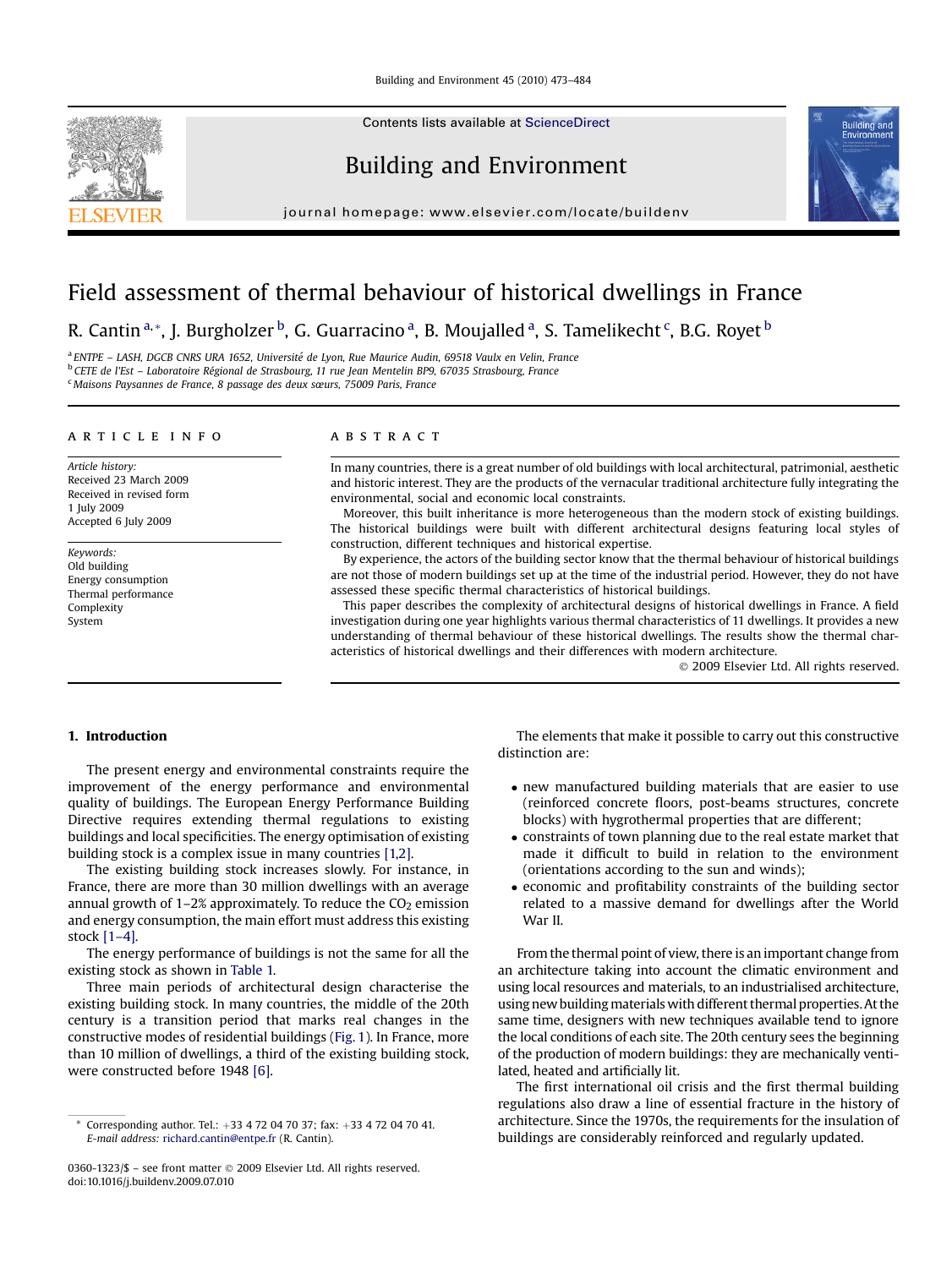### <span id="page-1-0"></span>Table 1

Energy consumptions ratios in  $kWh/m^2$  year of existing buildings in France [\[5\].](#page--1-0)

| <b>Building sector</b> | Use       | Built before 1975 | Built after 1975 | Average |
|------------------------|-----------|-------------------|------------------|---------|
| Residential            | Heating   | 328               | $80 - 100$       | 210     |
|                        | Hot water | 36                | 40               | 37.5    |
| Tertiary               | Heating   | 209               | 155              | 196     |
|                        | Hot water | 19                | 40               | 29      |

In this paper, a building is qualified as ''historical'' if built before the emergence of the modern architectural movement (before 1948). Thus, historical existing buildings constitute the inheritance and the identity of historic cities.

The history of architecture traces the changes in these buildings: a medieval period with a Romanesque and Gothic styles, a Renaissance architecture, a Baroque architecture, etc. For instance, during the Haussmann period in the 19th century, buildings complies with a set of rules regarding outside appearance. Neighbouring buildings have their floors at the same height and the use of quarry stone is mandatory along the avenues.

The historical buildings are constructed with traditional techniques and the historical expertise acquired by specialised building craftsmen. Professional practices were non-industrialised and there was significant interaction between trades. The knowledge of designers benefited from multidisciplinary experiments.

In this context, and from a heritage and architectural point of view, any energy retrofitting project of historical buildings is a risk in terms of sustainable development and a challenge in terms of the conservation of historical buildings [\[7–9\].](#page--1-0)

## 2. Architectural characteristics of historical dwellings

The outdoor environment and the building site are influenced by the following constraints [\[10–12\]](#page--1-0):

- microclimate (wind, temperature, precipitation, exposure to sun, altitude, mountain or littoral area, urban or rural area, etc.)
- close relief (a cliff may moderate the changes in air temperature; an embankment slope may bring thermal attenuations, etc.)
- solar masks (other buildings, persistent vegetation, etc.)
- built-up areas and joint ownership

In a historical urban environment, the predominant urban form is a small urban block, which developed in the French cities under the Haussmann period. This urban form shows several characteristics having consequences on the energy performance and environmental quality of the building:

| Ancient architectural Transition period<br>design | Industrialization |        | Modern architectural<br>design |                    |  |
|---------------------------------------------------|-------------------|--------|--------------------------------|--------------------|--|
|                                                   |                   | 1950's | 1970's                         |                    |  |
|                                                   | 1930's            |        |                                |                    |  |
| Thermal approach                                  |                   |        | Oil crisis                     | Thermal approach   |  |
| Local architectural designs                       |                   |        |                                | Global regulations |  |

Fig. 1. Different thermal approaches and various architectural designs.

- built or vegetable masks: the planted drives (caducous foliage) of avenues limit the solar contribution in summer, particularly for the lower floors; they also reduce overheating of the roadway under trees.
- joint ownership of façades in most cases, which makes it possible to reduce thermal surface losses of an apartment.
- climatic variation between the street and the centre of the small urban block: these thermal differences (several degrees Celsius) are observed between the two façades of the building.

In rural areas, the situation of old buildings generally tends to optimise solar savings and to reduce thermal losses, featuring a main façade oriented to the south, few or no openings towards the north, use of vegetation to create shading in summer, etc.

The thermal behaviour of the building is generated by its situation and its architectural characteristics: orientation of rooms and spaces, distribution typology (crossing area or not), size of the rooms according to their use, etc.

For the historical buildings, without existing efficient heating, ventilation and air conditioning systems (HVAC), the indoor environment generally tends to conserve indoor comfort. Some characteristics of the indoor environment which influence the thermal behaviour are identified:

- Rooms distribution: there is a separation between living rooms and service rooms. These rooms tend to be set according to the sun path: living rooms on the sunnier side, and service rooms on the colder side.
- Thermal buffer spaces: back kitchens, cellars, storerooms and roofs are as many additional spaces, which constitute thermal attenuation zones limiting heat transfers with outside.
- Historical dwellings are designed with a crossing ventilation. Without HVAC equipment, the air ventilation strategy is a natural ventilation. Thus, a crossing dwelling makes it possible to create an effective airflow to improve the indoor air quality.

Historical buildings have different bioclimatic and vernacular characteristics. An example of bioclimatism and vernacular architecture is described in different climatic zones in north-east India [\[13\].](#page--1-0) The houses, with solar passive features in building design, are constructed using locally available materials. Another example

| H<br>U<br>ш |  |
|-------------|--|
|-------------|--|

Characteristics of historical dwellings.

| $N^{\circ}$ | Location    | Latitude                 | Longitude       | Altitude        | Architectural features                       | Date of construction |
|-------------|-------------|--------------------------|-----------------|-----------------|----------------------------------------------|----------------------|
| B1          | Paris       | $48^\circ 87'$ N         | 2°33'E          | 34 m            | Haussmann architecture, 5th floor, apartment | 1918                 |
| <b>B2</b>   | Strasbourg  | $48^{\circ}33'$ N        | 7°38'E          | 153 m           | Haussmann architecture, 1st floor, apartment | 1898                 |
| <b>B3</b>   | Toulouse    | $43^\circ 36'$ N         | 1°25'E          | 136 m           | Brick architecture, 3rd floor, apartment     | 18th century         |
| <b>B4</b>   | Vouvray     | $48^\circ 17'$ N         | 1°38'E          | 142 m           | Stone, lime mortar, Ground floor, apartment  | 1755                 |
| <b>B5</b>   | Paris       | $48^\circ 87'$ N         | 2°33'E          | 34 <sub>m</sub> | Limestone, 1st floor, apartment              | 17th century         |
| <b>B6</b>   | Marne       | $49^{\circ}05'$ N        | 3°95'E          | 74 m            | Brick of clay, tile, House                   | 1870                 |
| <b>B7</b>   | <b>Nice</b> | $43^\circ 95'$ N         | 6°90'E          | 450 m           | Stone, lime mortar, tile, House              | 18th century         |
| <b>B8</b>   | Bretagne    | $47^\circ 90'$ N         | 3°27'W          | 96 m            | Granite, stubble, House                      | 17th century         |
| <b>B9</b>   | Corrèze     | $45^{\circ}24^{\prime}N$ | 1°51'E          | 580 m           | Granite, slate, House                        | 15th century         |
| <b>B10</b>  | Normandie   | $49^{\circ}42'$ N        | 0°45'E          | 20 <sub>m</sub> | Timber, cob, stubble, House                  | 1789                 |
| <b>B11</b>  | Alsace      | $48^\circ 82'$ N         | $7^{\circ}73'E$ | 150 m           | Concrete, tile, insulation, House            | 2004                 |